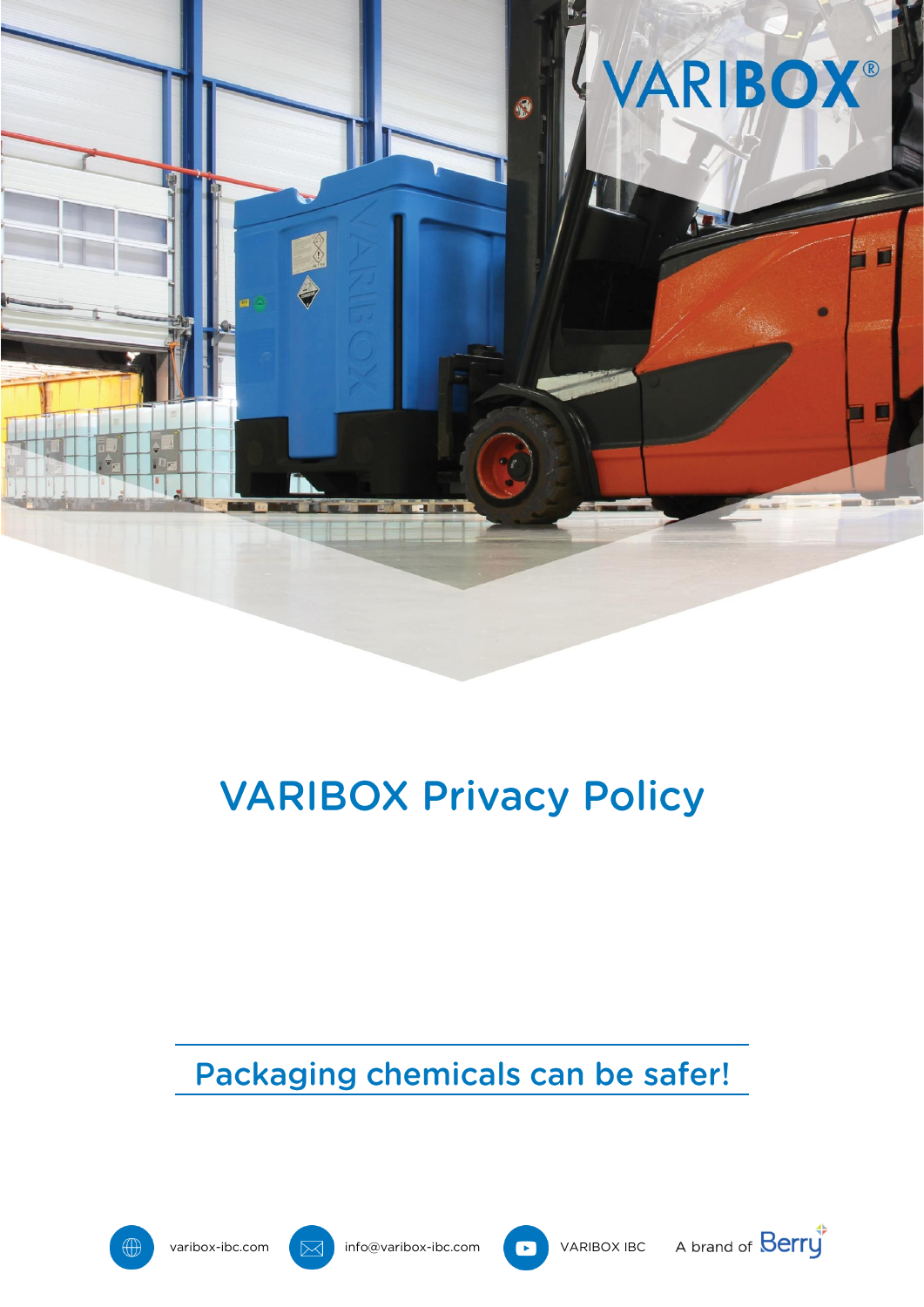

## RPC Group Plc WEBSITE PRIVACY POLICY

Effective from 23 October 2019

### **Introduction**

Welcome to the VARIBOX Privacy Policy (Policy).<br>RPC Group Plc respects your privacy and is committed to protecting your Personal Data. This Policy will inform you as to how we look after your Personal Data when you visit our website (regardless of where you visit it from) and tell you about your privacy rights and how the law protects you.

There is a Glossary of Terms at the end of this document which explains the terms we use. There is a Glossary of Terms at the end of this document which explains the terms we use.

## 1. IMPORTANT INFORMATION

### **Purpose of this Policy**

This Policy aims to give you information on how VARIBOX collects and processes your<br>Personal Data through your use of this website, including any data you may provide through this website.

This website is not intended for children and we do not knowingly collect data relating to  $\text{children}$ 

It is important that you read this Policy together with any other privacy notice, policy or fair processing notice we may provide on specific occasions when we are collecting or processing Personal Data about you so that you are fully aware of how and why we are processing your data. This Policy supplements the other notices and is not intended to overright  $t$ hem

### **Controller**

The RPC Group is made up of different legal entities, details of which can be found listed in the annual report and accounts of RPC Group Plc that is available in the Investors section of this website. This Policy is issued on behalf of the RPC Group so when we mention RPC. "we", "us" or "our" in this Policy, we are referring to the relevant company in the RPC Group responsible for processing your data. The controller is the relevant company within the RPC Promens Division whose services are being used.

We have appointed a Group Compliance Officer who is responsible for overseeing questions in relation to this Policy. If you have any questions, including any requests to exercise your legal rights, please contact the Group Compliance Officer at: exercise *your legal rights*, please contact the Group Compliance Officer at:

RPC Group Plc<br>Sapphire House Crown Way Rushden Northamptonshire NN<sub>10</sub> 6FB NN10 6FB

[secretariat@rpc-group.plc.uk](mailto:secretariat@rpc-group.plc.uk)

Telephone: +44 (0) 1933 416558<br>You have the right to make a complaint at any time to the Information Commissioner's Office (ICO), the UK supervisory authority for data protection issues (www.ico.org.uk). We would, however, appreciate the chance to deal with your concerns before you approach the ICO, so please contact us in the first instance. the ICO, so please contact us in the first instance.

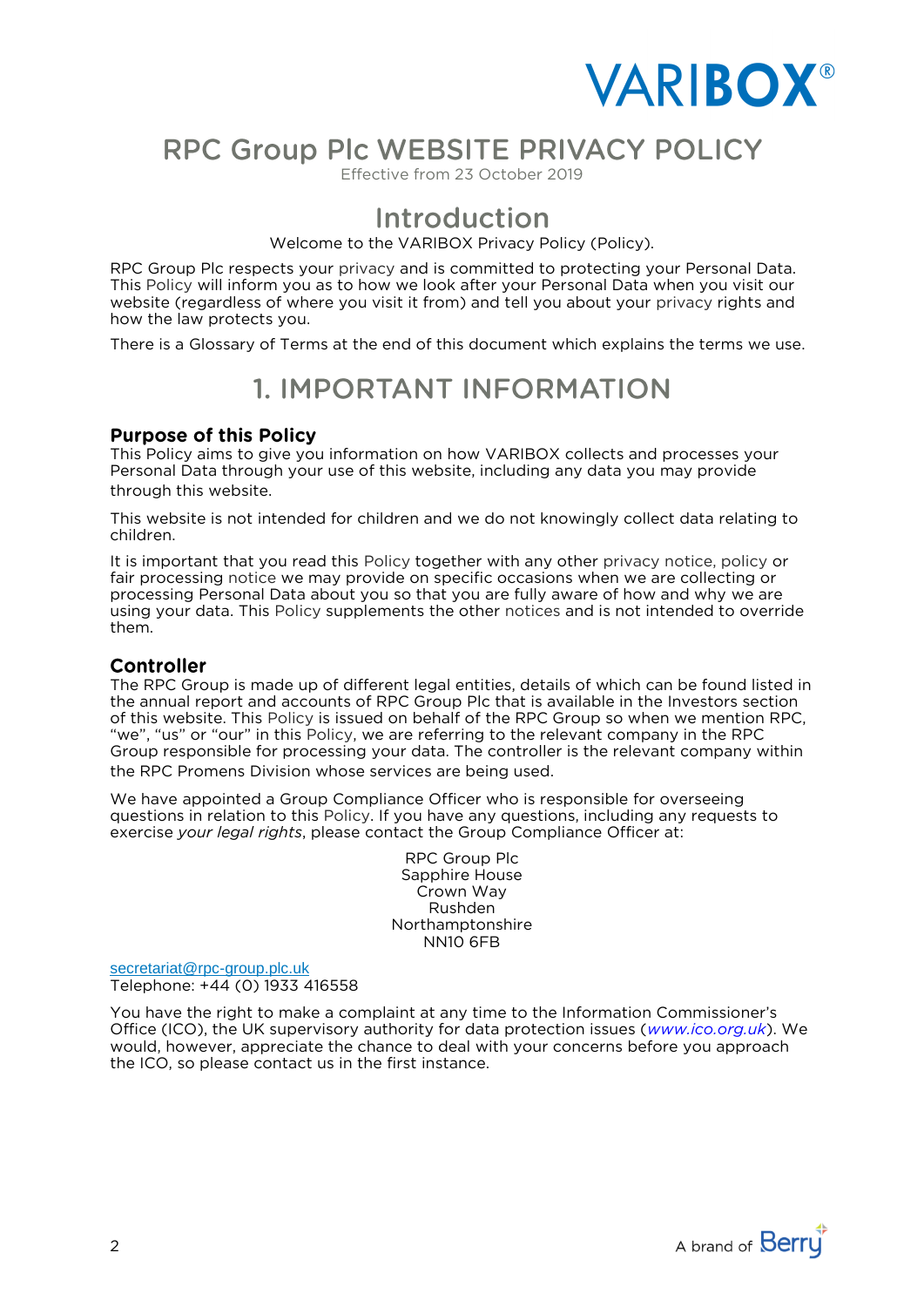

### Changes to the privacy notice and your duty to inform us of changes

We keep this Policy under regular review. This version was last updated on 25 May 2018.It is important that the Personal Data we hold about you is accurate and current. Please keep us informed if your Personal Data changes during your relationship with us. us informed if your Personal Data changes during your relationship with us.

### **Third-party links**

This website may include links to third-party websites, plug-ins and applications. Clicking on those links or enabling those connections may allow third parties to collect or share data about vou. We do not control these third-party websites and are not responsible for their privacy statements. When you leave our website, we encourage you to read the privacy notice of every website you visit. privacy notice of every website you visit.

### 2. The data we collect about you

Personal data, or personal information, means any information about an individual from removed (anonymous data).

We may collect, use, store and transfer different kinds of Personal Data about you which we have grouped together follows:  $\frac{1}{2}$ we have grouped together follows:

- $\mathbf{r}$
- Identity data includes first name, last name<br>- Contact data includes email address and telephone numbers
- Usage data includes information about how you use our website and services
- Marketing and communications data includes your preferences in receiving marketing from us and our third parties and your communication preferences

We also collect, use and share Aggregated data such as statistical or demographic data for any purpose. Aggregated Data may be derived from your Personal Data but is not considered Personal Data in law as this data does not directly or indirectly reveal your identity. For example, we may aggregate your Usage Data to calculate the percentage of users accessing a specific website feature. However, if we combine or connect Aggregated Data with your Personal Data so that it can directly or indirectly identify you, we treat the  $\epsilon$  combined data as Personal Data which will be used in accordance with this privacy notice

combined data as Personal Data which will be used in accordance with this privacy notice. We do not collect any **Special Categories of Personal Data** about you (this includes details about your race or ethnicity, religious or philosophical beliefs, sex life, sexual orientation, political opinions, trade union membership, information about vour health and genetic and political opinions, the union membership opinion membership membership in the union membership of the bound of biometric data). Nor do we collect any information about criminal convictions and offences.

### If you fail to provide Personal Data

Where we need to collect Personal Data by law, or under the terms of a contract we have<br>with you and you fail to provide that data when requested, we may not be able to perform the contract we have or are trying to enter with you. In this case, we may have to cancel a product or service you have with us, but we will notify you if this is the case at the time. product or service you have with us, but we will notify you if this is the case at the time.

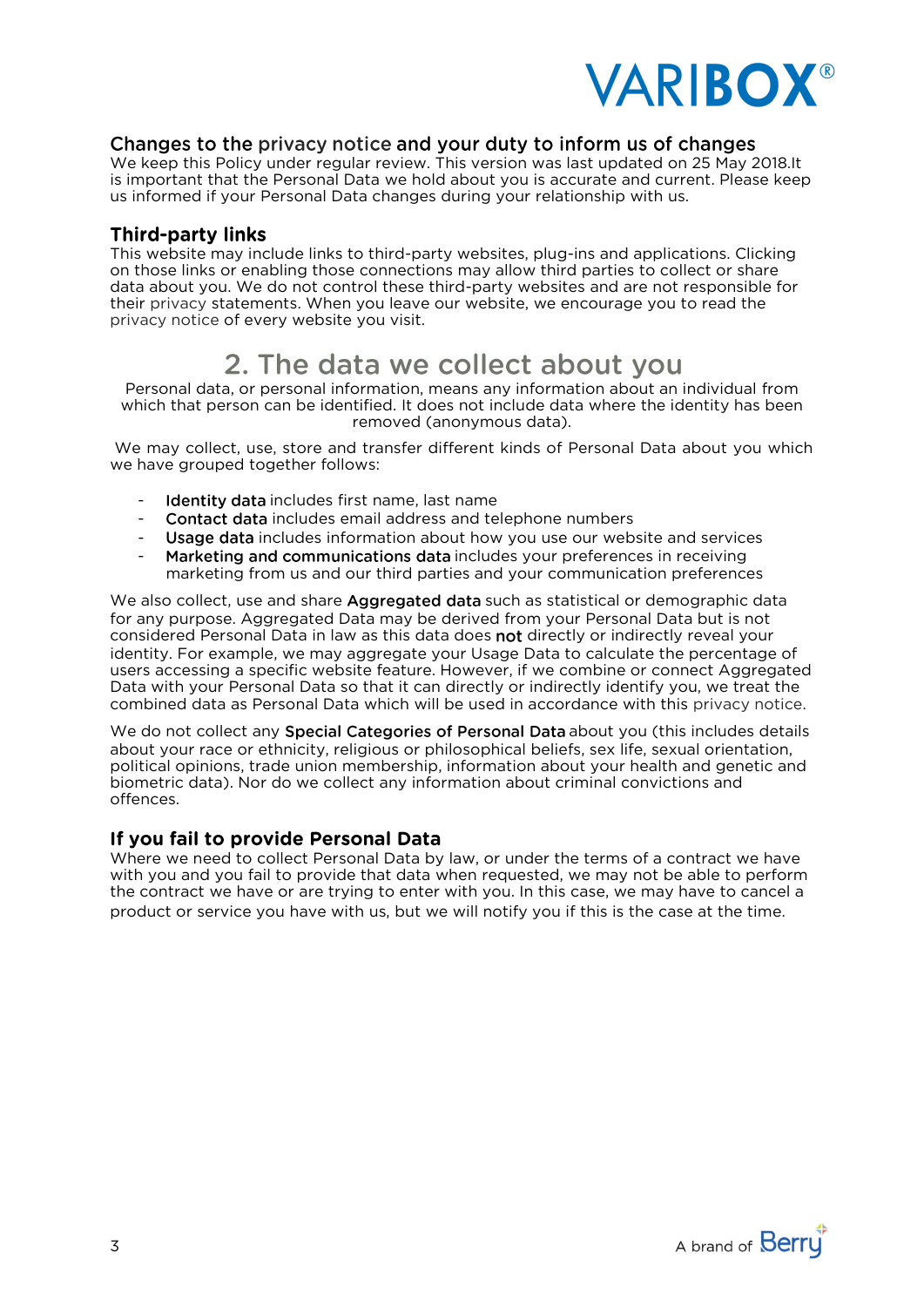

## 3. How is your Personal Data collected?

We use different methods to collect data from and about you including through:<br>**Direct interactions:** You may give us your Identity. Contact and Financial Data by filling in

forms or by corresponding with us by post, phone, email or otherwise. This includes Personal Data you provide when you: Data you provide when you:

- subscribe to our service or publications;<br>• request marketing to be sent to you; or
- request marketing to be sent to you; or<br>• give us some feedback
- 

• give us some feedback<br>Automated technologies or interactions: As you interact with our website, we may automatically collect Technical Data about your equipment, browsing actions and patterns. We collect this Personal Data by using cookies, server logs and other similar technologies. We use Google analytics, provided by Google, Inc. ('Google'), which uses cookies (text files placed on your computer) to help the website operators analyse how users use the site. The information generated by the cookie about your use of the website (including your IP address) will be transmitted to and stored by Google on servers in the United States. Google will use this information for the purpose of evaluating your use of the website, compiling reports on website activity for website operators and providing other services relating to website activity and internet usage. Google may also transfer this information to third parties where required to do so by law, or where such third parties process the information on Google's behalf. Google will not associate your IP address with any other data held by Google. By using this website, you consent to the processing of data about you by Google in the manner and for the purposes set out above. in the manner and for the purposes set out above.

### 4. How we use your Personal Data

We will only use your Personal Data when the law allows us to. Most commonly, we will<br>use your Personal Data in the following circumstances:

- Where we need to perform the contract we are about to enter into or have entered into with vou.
- Where it is necessary for our legitimate interests (or those of a third party) and your interests and fundamental rights do not override those interests.
- Where we need to comply with a legal or regulatory obligation.

Please see the Glossary to find out more about the types of lawful basis that we will rely on to process your personal data.

Generally, we do not rely on consent as a legal basis for processing your Personal Data. If you have given your consent, you have the right to withdraw consent to marketing at any time by contacting us. time by contacting us.

### Purposes for which we will use your Personal Data

We have set out below, in a table format, a description of all the ways we plan to use your Personal Data, and which of the legal bases we rely on to do so. We have also identified what our legitimate interests are where appropriate.

Note that we may process your Personal Data for more than one lawful ground depending on the specific purpose for which we are using your data. Please contact us if you need details about the specific legal ground we are relying on to process your Personal Data. where more than one ground has been set out in the table below. where more than one ground has been set out in the table below.

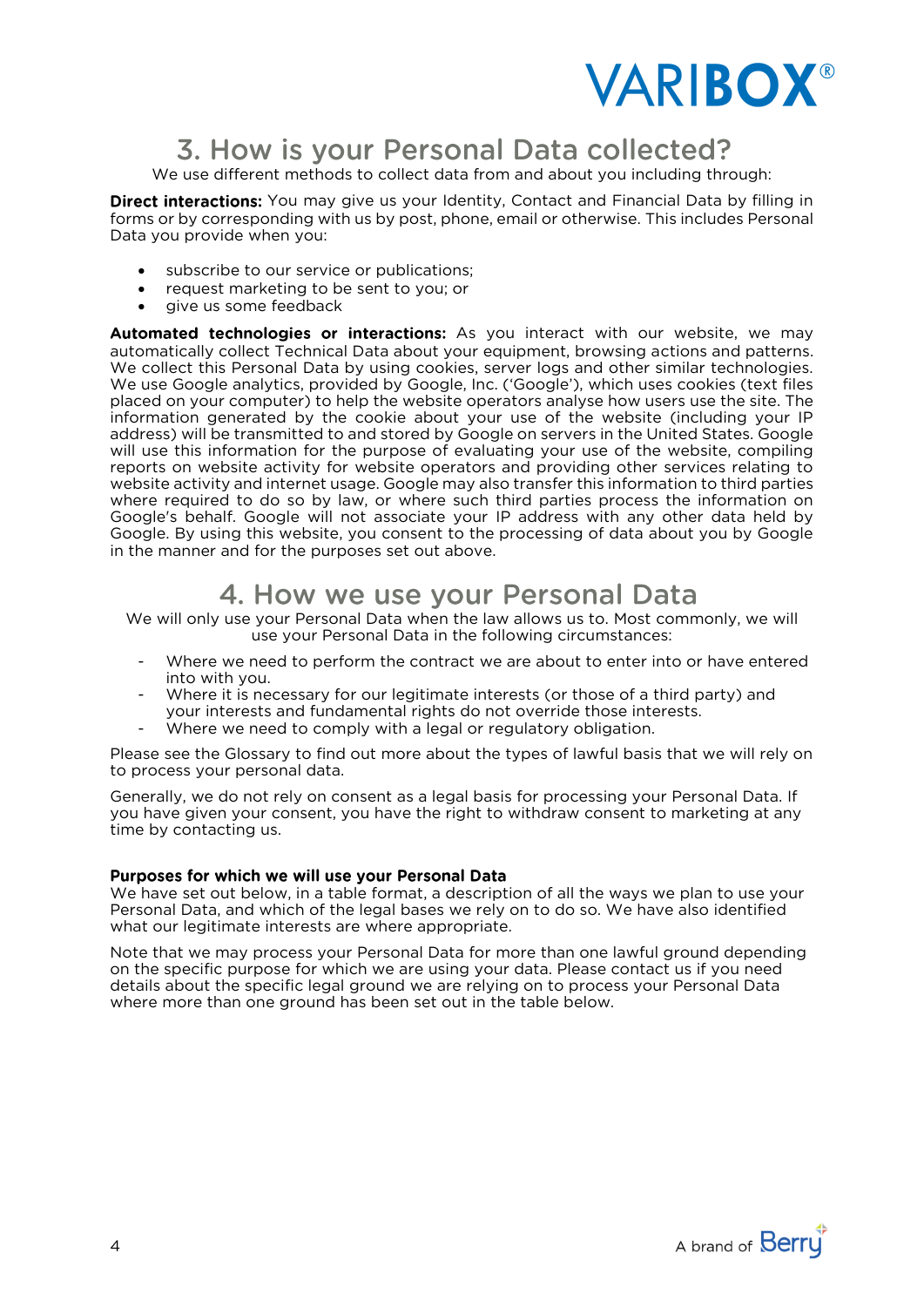

| <b>Purpose/Activity</b>                                                                                                                                                                | Type of data                                 | Lawful basis for processing including<br>basis of legitimate interest                                                                                                                                                                                                                                          |
|----------------------------------------------------------------------------------------------------------------------------------------------------------------------------------------|----------------------------------------------|----------------------------------------------------------------------------------------------------------------------------------------------------------------------------------------------------------------------------------------------------------------------------------------------------------------|
| To administer and protect our<br>business and this website<br>(including troubleshooting, data<br>analysis, testing, system<br>maintenance, support, reporting<br>and hosting of data) | (a) Identity<br>(b) Contact<br>(c) Technical | (a) Necessary for our legitimate<br>interests (for running our business,<br>provision of administration and IT<br>services, network security, to prevent<br>fraud and in the context of a business<br>reorganisation or group restructuring<br>exercise)<br>(b) Necessary to comply with a legal<br>obligation |
| To use data analytics to improve<br>our website, products/services,<br>marketing, customer relationships<br>and experiences                                                            | (a) Technical<br>(b) Usage                   | Necessary for our legitimate interests<br>(to define types of customers for our<br>products and services, to keep our<br>website updated and relevant, to<br>develop our business and to inform our<br>marketing strategy)                                                                                     |

### **Cookies**

You can set your browser to refuse all or some browser cookies, or to alert you when<br>websites set or access cookies. If you disable or refuse cookies, please note that some parts of this website may become inaccessible or not function properly. For more information about the cookies we use please see our cookie policy in appendix 1 t information about the cookies we use, please see our cookie policy in appendix 1 to this policy <sub>2</sub>

#### **Change of purpose**

We will only use your Personal Data for the purposes for which we collected it, unless we reasonably consider that we need to use it for another reason and that reason is compatible with the original purpose. If you wish to get an explanation as to how the processing for the new purpose is compatible with the original purpose, please the Group Compliance Officer.

If we need to use your Personal Data for an unrelated purpose, we will notify you and we will explain the legal basis which allows us to do so.

Please note that we may process your Personal Data without your knowledge or consent, in compliance with the above rules, where this is required or permitted by law. in compliance with the above rules, where this is required or permitted by law.

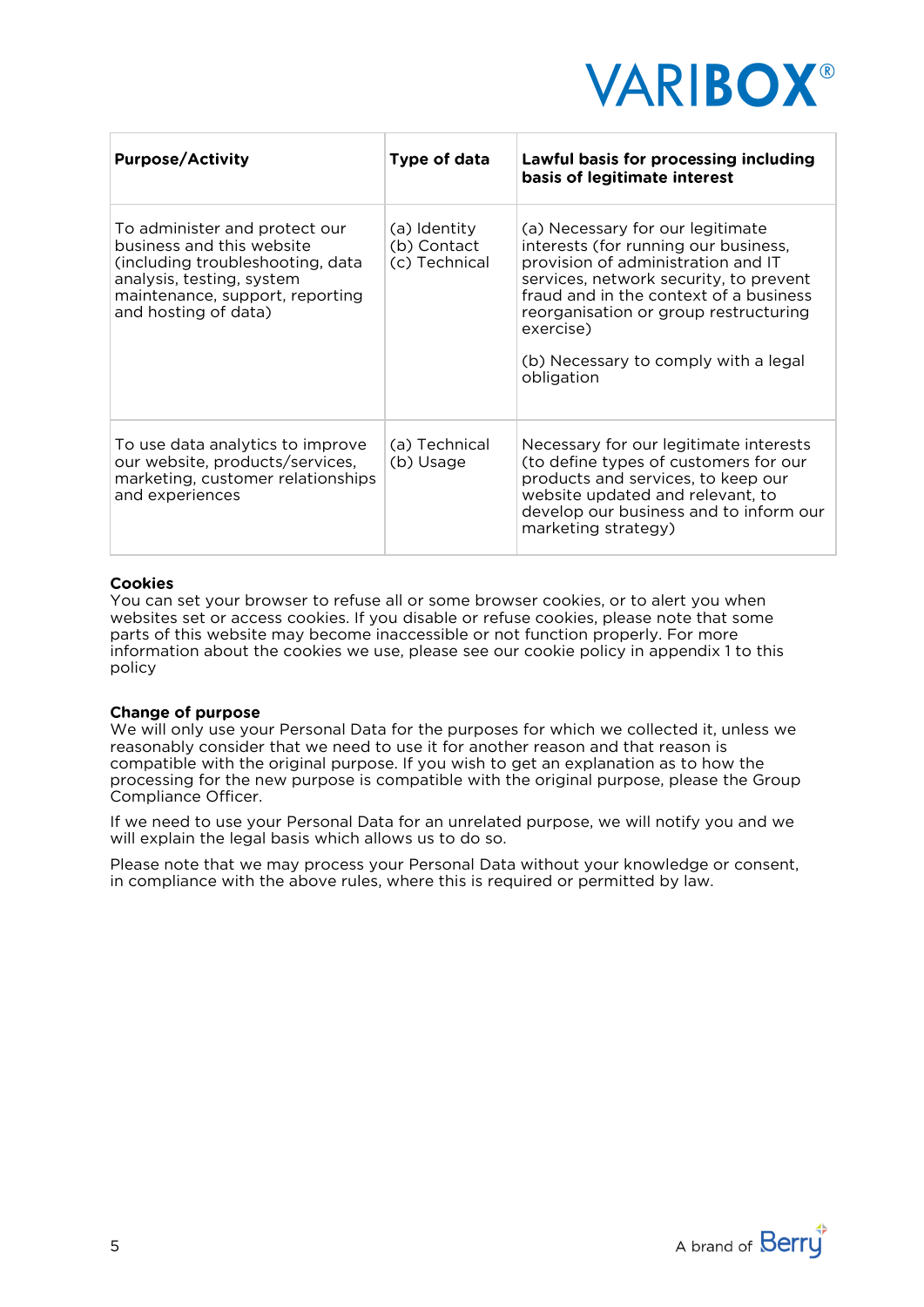

## 5. Disclosures of your Personal Data

We may have to share your Personal Data with the parties set out below for the purposes set out in the table in paragraph 4 above. set out in the table in paragraph 4 above.

- **Internal Third Parties**
- **External Third Parties**
- Third parties to whom we may choose to sell, transfer, or merge parts of our business or our assets. Alternatively, we may seek to acquire other businesses or merge with them. If a change happens to our business, then the new owners may use your Personal Data in the same way as set out in this privacy notice Personal Data in the same way as set out in this privacy notice

We require all third parties to respect the security of your Personal Data and to treat it in accordance with the law. We do not allow our third-party service providers to use your Personal Data for their own purposes and only permit them to process your Personal Data for specified purposes and in accordance with our instructions. for specified purposes and in accordance with our instructions.

### 6. International transfers

We do not transfer your Personal Data outside the European Economic Area (**EEA**)

### 7. Data security

We have put in place appropriate security measures to prevent your Personal Data from<br>being accidentally lost, used or accessed in an unauthorized way, altered or disclosed. In addition, we limit access to your Personal Data to those employees, agents, contractors and other third parties who have a business need to know. They will only process your Personal Data on our instructions and they are subject to a duty of confidentiality.

We have put in place procedures to deal with any suspected Personal Data breach and will notify you and any applicable regulator of a breach where we are legally required to do so. notify you and any applicable regulator of a breach where we are legally required to do so.

## 8. Data retention

### How Long Will You Use My Personal Data For?

We will only retain your Personal Data for as long as necessary to fulfil the purposes we collected it for, including for the purposes of satisfying any legal, regulatory, tax, accounting, or reporting requirements.

To determine the appropriate retention period for Personal Data, we consider the amount. nature, and sensitivity of the Personal Data, the potential risk of harm from unauthorised use or disclosure of your Personal Data, the purposes for which we process your Personal Data and whether we can achieve those purposes through other means, and the applicable legal requirements for Personal Data, we consider the amount, nature, and sensitivity of the requirements for Personal Data, the consider the amount, nature, and considering of the Personal Data, the potential risk of harm from unauthorised use or disclosure of your Personal Data, the purposes for which we process your Personal Data and whether we can achieve those purposes through other means, and the applicable legal, regulatory, tax, accounting or other requirements. accounting or other requirements.

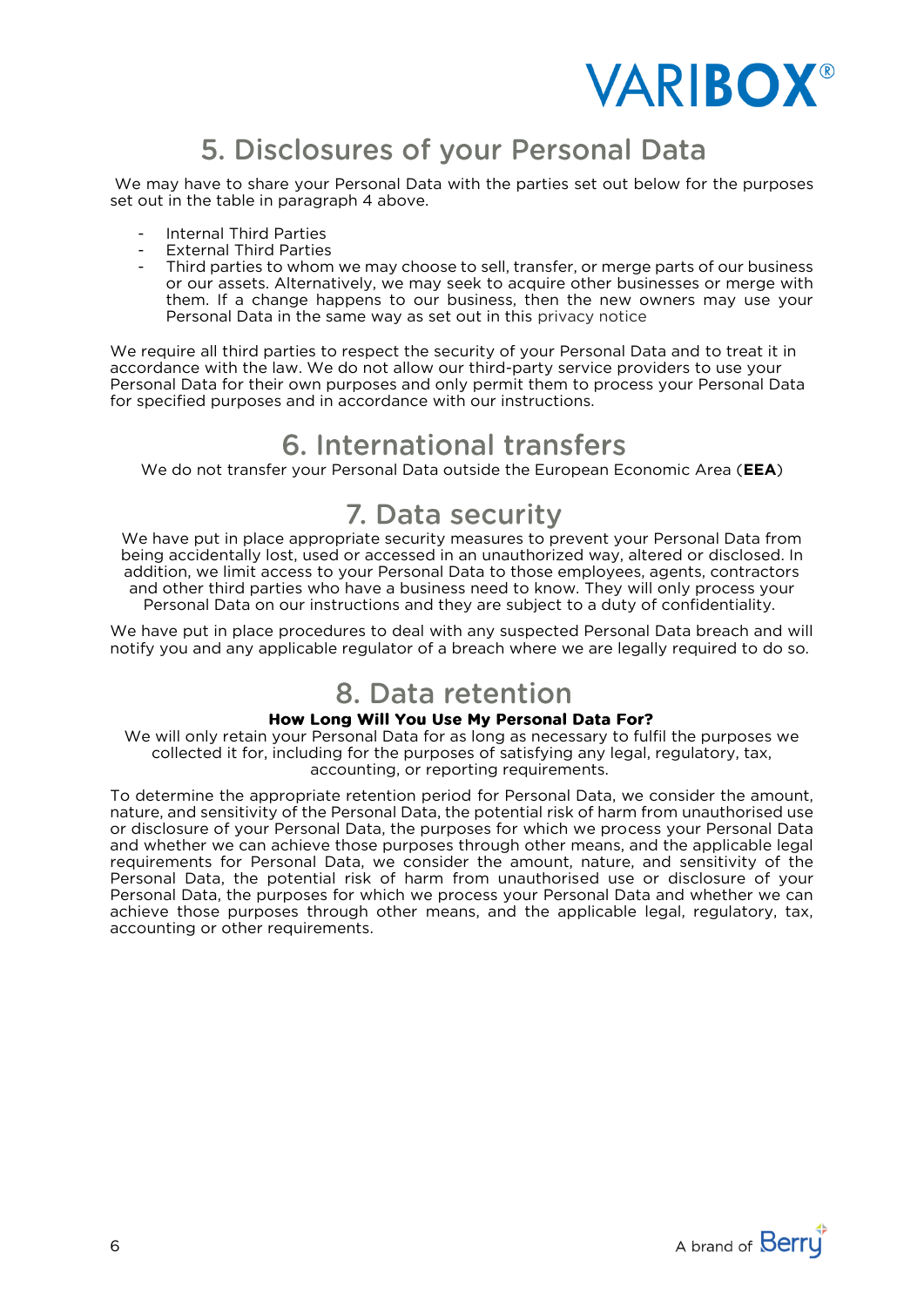

## 9. Your legal rights

If you wish to exercise any of your legal rights which are set out in the Glossary to this<br>Policy, please use the contact us using the details in paragraph 1. Policy, please use the contact us using the details in paragraph 1.

You will not have to pay a fee to access your Personal Data (or to exercise any of the other rights). However, we may charge a reasonable fee if your request is clearly unfounded, repetitive or excessive. Alternatively, we may refuse to comply with your request in these circumstances. circumstances.

We may need to request specific information from you to help us confirm your identity and<br>ensure your right to access your Personal Data (or to exercise any of your other rights). This is a security measure to ensure that Personal Data is not disclosed to any person who has no right to receive it. We may also contact you to ask you for further information in relation  $\frac{1}{2}$  or  $\frac{1}{2}$  for receiver it. We may also contact  $\frac{1}{2}$  for  $\frac{1}{2}$  for  $\frac{1}{2}$  for  $\frac{1}{2}$  for  $\frac{1}{2}$  for  $\frac{1}{2}$  for  $\frac{1}{2}$  for  $\frac{1}{2}$  for  $\frac{1}{2}$  for  $\frac{1}{2}$  for  $\frac{1}{2}$  for  $\frac{1}{2$ to your request to speed up our response.

#### Time limit to respond

We try to respond to all legitimate requests within one month. Occasionally it may take us longer than a month if your request is particularly complex or you have made a number of requests. In this case, we will notify you and keep you updated. requests. In this case, we will notify you and keep you updated.

#### **Sharing tools**

This website uses sharing tools. Sharing tools allow you to share content through social networks such as Facebook or Twitter. When you use one of these buttons, the social networking site may place a cookie on your computer. This would be a third-party cookie set by the social networking site. If you have any questions about the use of these thirdparty cookies, you should check the relevant social networking site's cookie policy.

10. Glossary

#### **Lawful Basis**

**Legitimate Interest** means the interest of our business in conducting and managing our business to enable us to give you the best service/product and the best and most secure experience. We make sure we consider and balance any potential impact on you (both positive and negative) and your rights before we process your Personal Data for our legitimate interests. We do not use your Personal Data for activities where our interests are overridden by the impact on you (unless we have your consent or are otherwise required or permitted to by law). You can obtain further information about how we assess our legitimate interests against any potential impact on you in respect of specific activities by contacting us by contacting us

**Performance of Contract** means processing your data where it is necessary for the performance of a contract to which you are a party or to take steps at your request before entering into such a contract.

**Comply with a legal or regulatory obligation** means processing your Personal Data where it is necessary for compliance with a legal or regulatory obligation that we are subject to. it is necessary for compliance with a legal or regulatory obligation that we are subject to.

Other companies in the RPC Group (acting as joint controllers or processors) and who may be based in other countries and provide IT and system administration services and undertake leadership reporting. undertake leadership reporting.

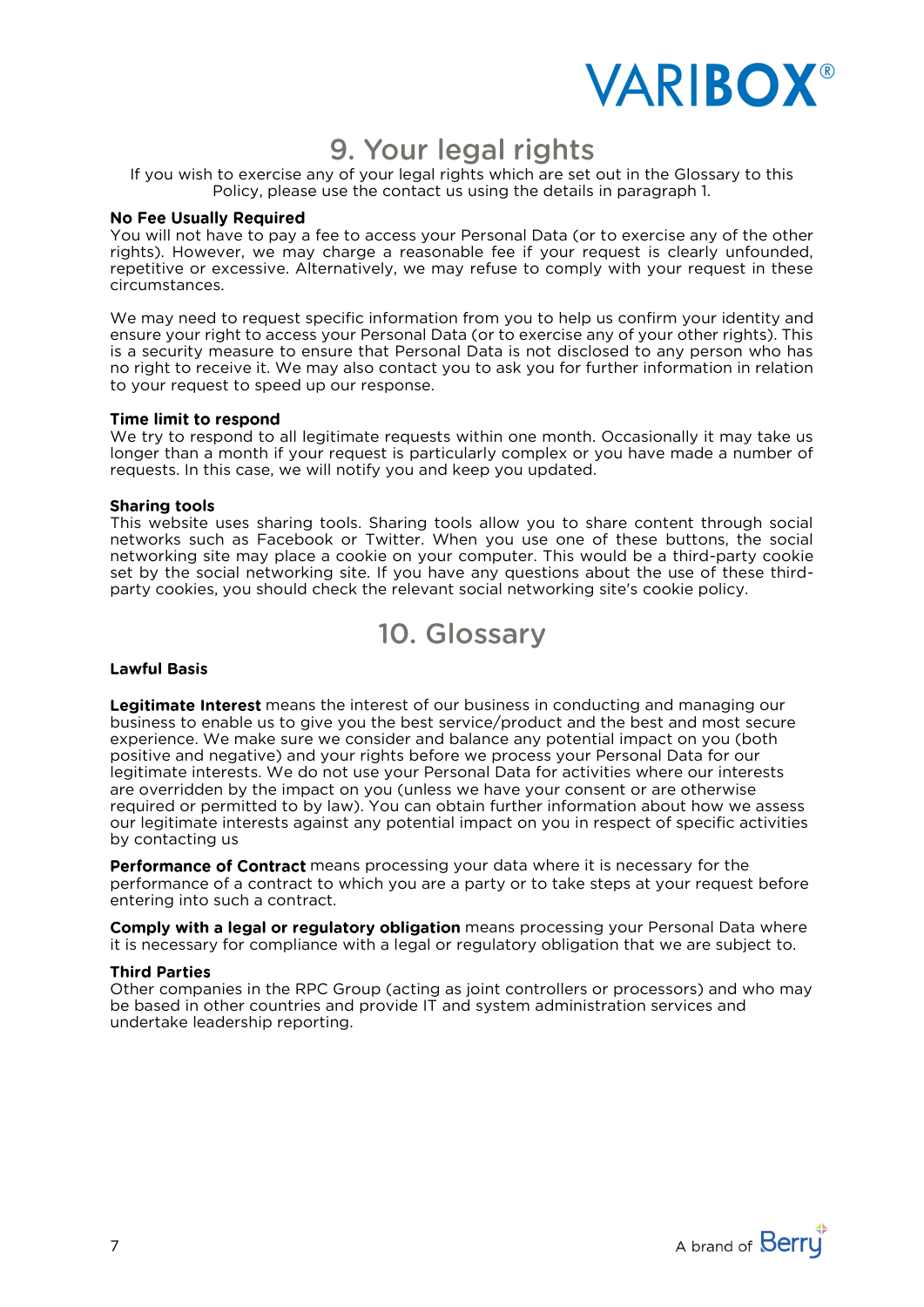

## 11. Your Legal Rights

You have the right to:

**Request access** to your Personal Data (commonly known as a "data subject access request"). This enables you to receive a copy of the Personal Data we hold about you and to check that we are lawfully processing it.

**Request correction** of the Personal Data that we hold about you. This enables you to have any incomplete or inaccurate data we hold about you corrected, though we may need to verify the accuracy of the new data you provide to us.

**Request erasure** of your Personal Data. This enables you to ask us to delete or remove Personal Data where there is no good reason for us continuing to process it. You also have the right to ask us to delete or remove your Personal Data where you have successfully exercised your right to object to processing (see below), where we may have processed your information unlawfully or where we are required to erase your Personal Data to comply with local law. Note, however, that we may not always be able to comply with your request of erasure for specific legal reasons which will be notified to you, if applicable, at the time of your reauest.

Object to processing of your Personal Data where we are relying on a legitimate interest (or those of a third party) and there is something about your particular situation which makes you want to object to processing on this ground as you feel it impacts on your fundamental rights and freedoms. You also have the right to object where we are processing your Personal Data for direct marketing purposes. In some cases, we may demonstrate that we have compelling legitimate grounds to process your information which override your rights and freedoms.

Request restriction of processing of your Personal Data. This enables you to ask us to suspend the processing of your Personal Data in the following scenarios: (a) if you want us to establish the data's accuracy; (b) where our use of the data is unlawful but you do not want us to erase it; (c) where you need us to hold the data even if we no longer require it as you need it to establish, exercise or defend legal claims; or (d) you have objected to our as you need to verify whether we have overriding legitimate grounds. To use of your data but we need to verify whether we have overriding legitimate grounds. To  $\mathbf{u}$ se of  $\mathbf{v}$  whether we have over  $\mathbf{v}$  whether we have overriding legitimate grounds. use it.

**Request the transfer** of your Personal Data to you or to a third party. We will provide to you, or a third party you have chosen, your Personal Data in a structured, commonly used, machine-readable format. Note that this right only applies to automated information which you initially provided consent for us to use or where we used the information to perform a contract with you.

Withdraw consent at any time where we are relying on consent to process your Personal Data. However, this will not affect the lawfulness of any processing carried out before you withdraw your consent. If you withdraw your consent, we may not be able to provide certain products or services to you. We will advise you if this is the case at the time you withdraw your consent.

**Company Secretariat. RPC Group Plc 23 October 2019** 

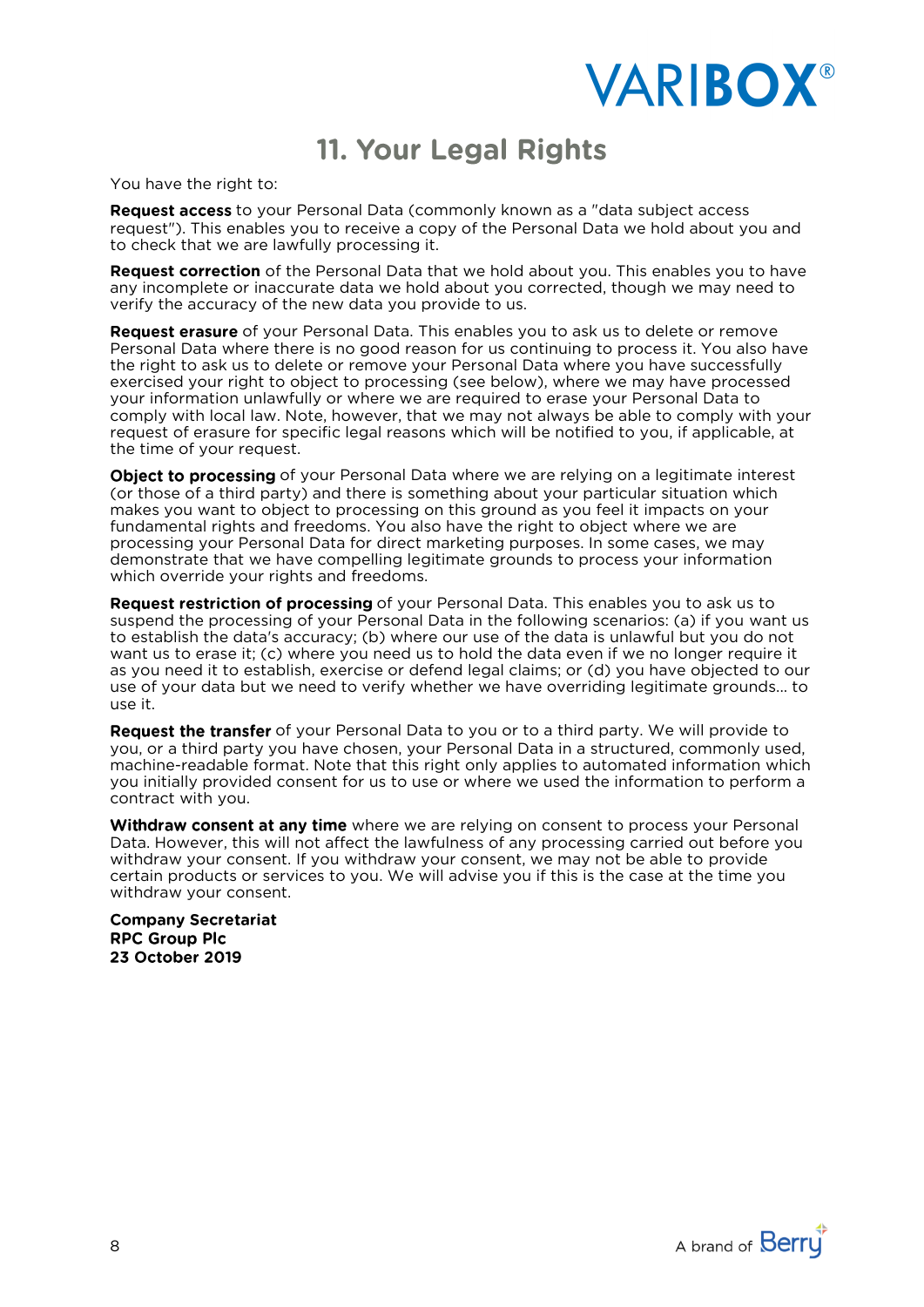

## **Appendix 1 - Cookie Policy**

#### Information about our use of cookies:

Our website uses cookies to distinguish you from other users of our website. This helps us<br>to provide you with a good experience when you browse our website and also allows us to improve our site. [By continuing to browse the site, you are agreeing to our use of improve our site. [By continuing to browse the site, you are agreeing to our use of

A cookie is a small file of letters and numbers that we store on your browser or the hard drive of your computer if you agree. Cookies contain information that is transferred to your computer's hard drive. your computer's hard drive.

We use the following cookies:

These are cookies that are required for the operation of our website. They include, for example, cookies that enable you to log into secure areas of our website, use a  $\frac{1}{2}$  shopping cart or make use of e-billing services. shopping cart or make use of e-billing services.

#### Analytical/performance cookies.

They allow us to recognise and count the number of visitors and to see how visitors move around our website when they are using it. This helps us to improve the way our website works, for example, by ensuring that users are finding what they are looking for easily. looking for easily.

#### $\overline{a}$

**Functionality cookies.**<br>These are used to recognise you when you return to our website. This enables us to personalise our content for you, greet you by name and remember your personalise our content for you, greet you by name and remember you.<br>preferences (for example, your choice of language or region). preferences (for example, your choice of language or region).

#### **Targeting cookies.**

These cookies record your visit to our website, the pages you have visited and the links you have followed. We will use this information to make our website and the advertising displayed on it more relevant to your interests. We may also share this information with third parties for this purpose.

You block cookies by activating the setting on your browser that allows you to refuse the setting of all or some cookies. However, if you use your browser settings to block all cookies (including essential cookies) you may not be able to access all or parts of our site. cookies (including essential cookies) you may not be able to access all or parts of our site.

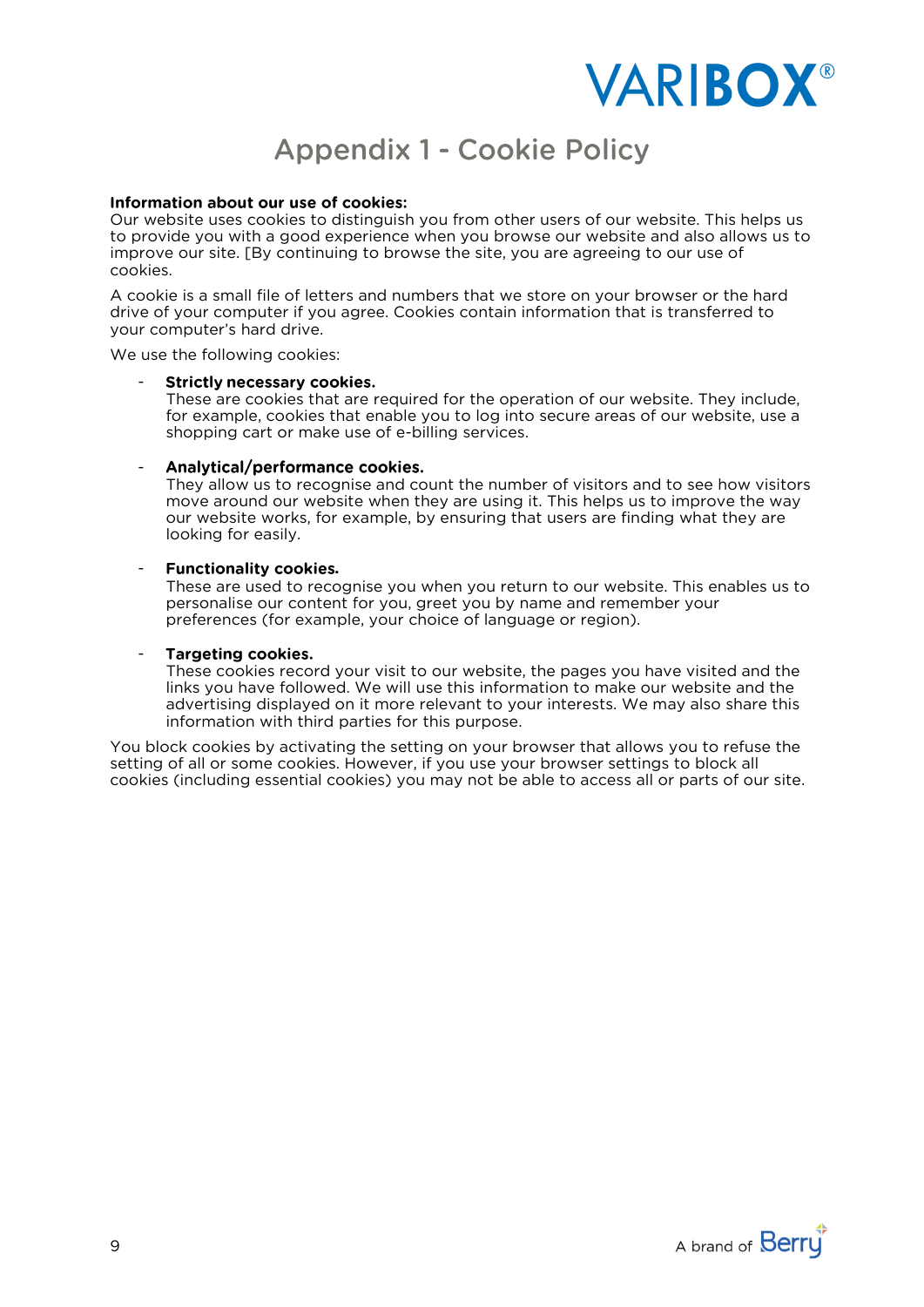

## **Appendix 2 Promens Deventer B.V. and Best4you Policy**

### **Published by**

The pages on the website ("the website") are published by Best4u Group B.V. (Best4u) on behalf of Promens Deventer B.V. ("Promens Deventer", "us" or "we"). We and Best4u will not collect any information about individuals, except where it is specifically and knowingly provided by them. provided by them.

When you visit Promens Deventer's website, the web server collects some basic<br>information such as your internet service provider's domain name, which pages you accessed on the site, and when. accessed on the site, and when.

We and Best4u use this information only to analyse the use of our website to help guide improvements. We do not collect any personally identifiable information. If you register for an alert service or request information, you will need to provide your name and email address. This information will be held by us and Best4u and may be accessed by us or Best4u for administration of the alert service or supply of information to you. The information will not be used for any other purpose; it will be stored securely and will not be shared with third parties. By registering for the alerts or information request, you consent to this use of your name and email address. to this use of your name and email address.

When you visit Promens Deventer's website, Best4u uses cookies, which are small pieces of information that allow us to maintain your connection to the website. This website may use cookies for detecting what kind of device you have in order to present content in the best way, for a language switch and/or for other purposes. These cookies do not collect or store any personally identifiable information. You can refuse the use of cookies. store any personally identifiable information. You can refuse the use of cookies.

This website uses Google Analytics, a web analytics service provided by Google, Inc. ('Google'). Google Analytics uses cookies (text files placed on your computer) to help the website operators analyze how users use the site. The information generated by the cookie about your use of the website (including your IP address) will be transmitted to and stored by Google on servers in the United States. Google will use this information for evaluating your use of the website, compiling reports on website activity for website operators and providing other services relating to website activity and internet usage. Google may also transfer this information to third parties where required to do so by law, or where such third parties process the information on Google's behalf. Google will not associate your IP address with any other data held by Google. By using this website, you consent to the processing of data about you by Google in the manner and for the purposes set out above. processing of data about you by Google in the manner and for the purposes set out above.